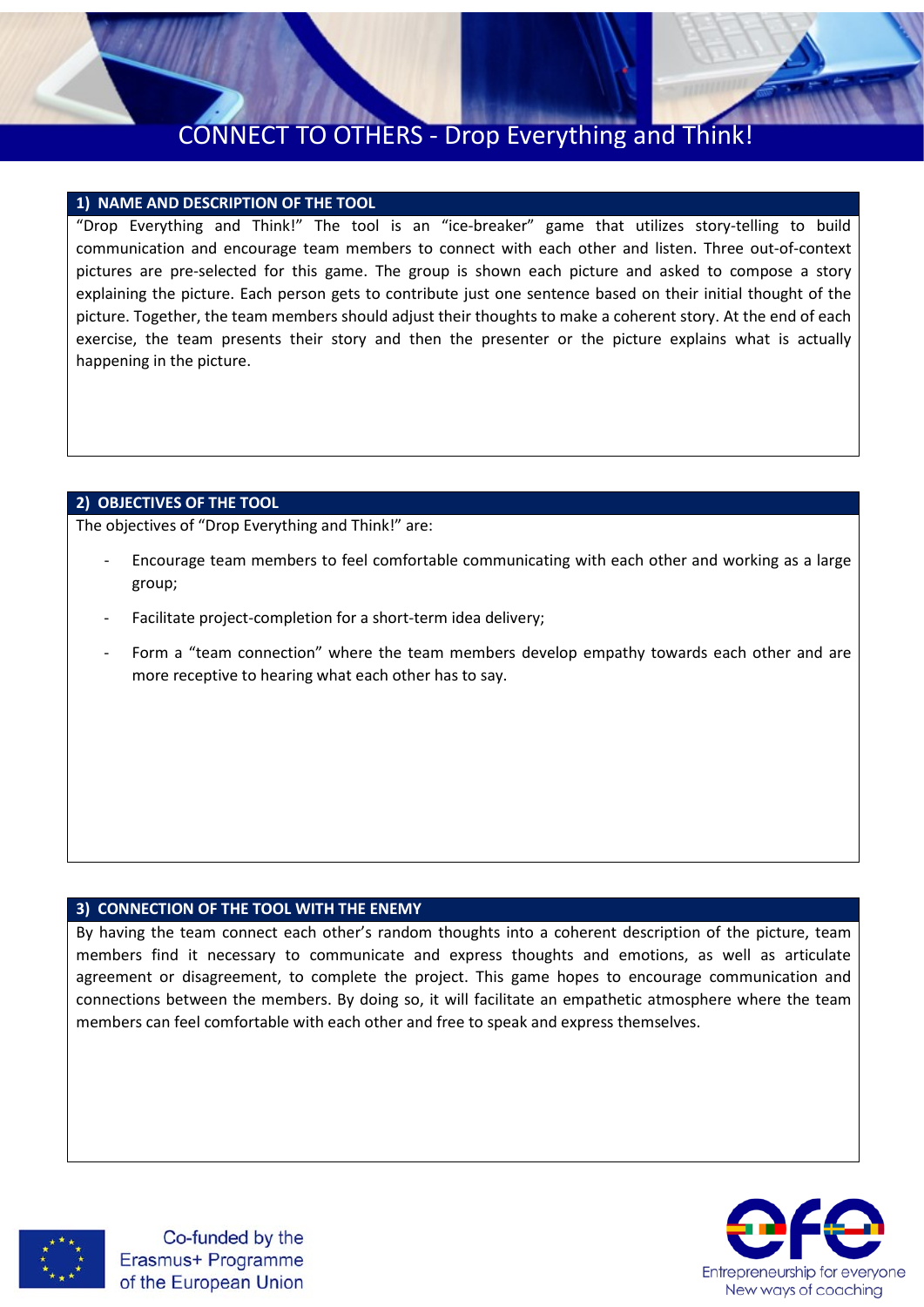

## CONNECT TO OTHERS - Drop Everything and Think!

### **4) RESOURCES & MATERIALS**

Resources and materials needed for the project are:

- A volunteer "referee" who will display the picture and reveal its story at the game's conclusion;
- A projector screen for the pictures to be displayed on;
- Three random pictures that are taken out of context from something bigger (i.e. a tent at a circus or cupcake at a picnic, etc.) will be projected onto the screen
- Chairs for the team members to sit on
- Paper and writing implements for everyone to use in order to write their sentences on

#### **5) IMPLEMENTATION OF THE TOOL**

(Please, make a description and mention how to implement this tool. Provide a sequence of steps and approximate timing of the actions to be taken: For instance:

- Step 1, 10 minutes. The picture is displayed. In silence, everyone is asked to write their initial thought of the picture on a piece of paper and place this on the floor.
- Step 2, 20 minutes. The ideas are read out loud and the group decides in which order to place the sentences
- Step 3. The story, composed from the sentences, is read out loud. The "referee" reveals the truth of the picture.



Co-funded by the Erasmus+ Programme of the European Union